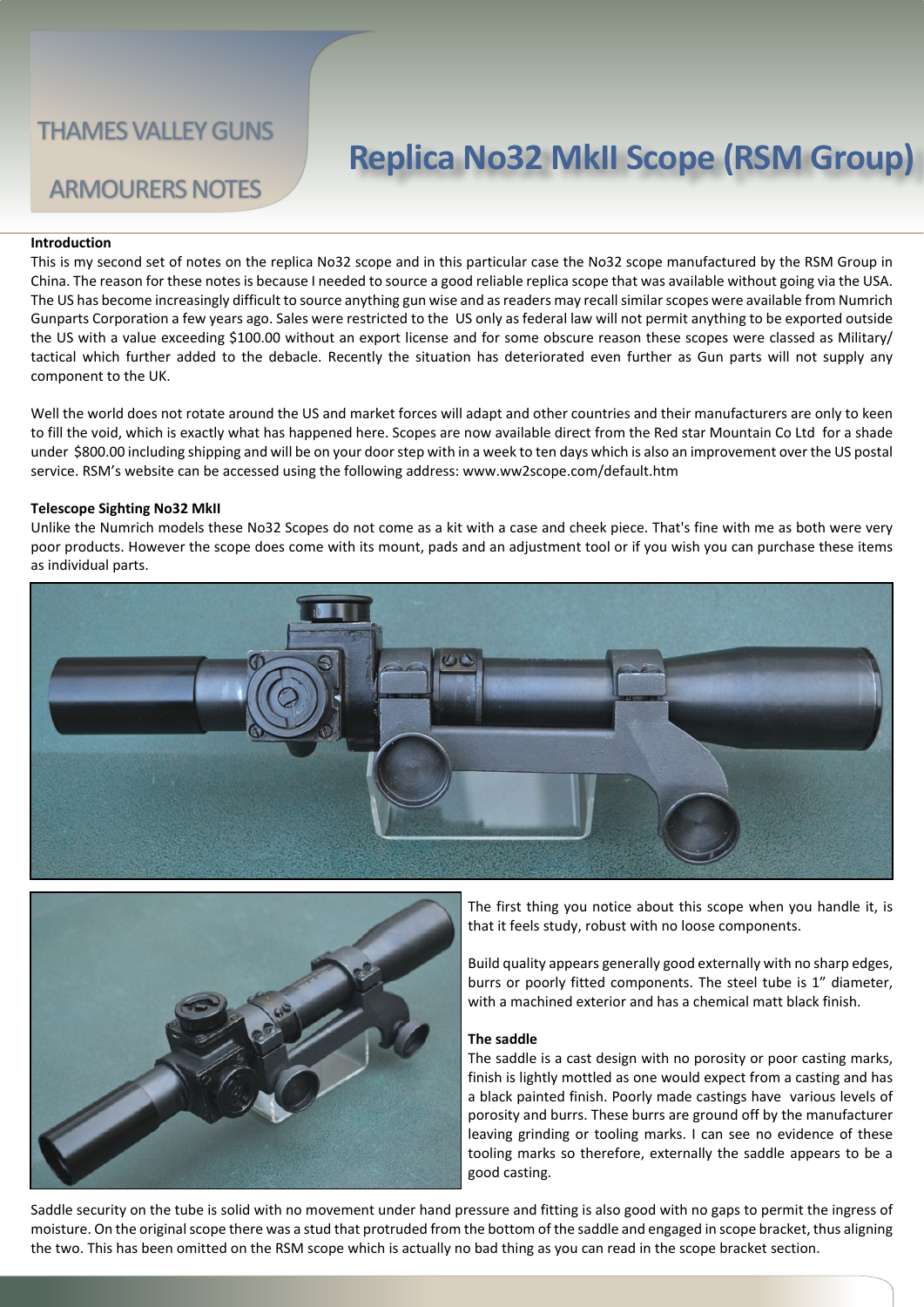## ARMOURERS NOTES

# **Replica No32 MkII Scope (RSM Group)**

#### **Elevation and windage drums**

RSM normally supply the windage and elevation drums in unpainted brass to ensure customers are in no doubt that this is a replica scope.





I requested that they be painted black. Finish is good but it would improve matter if the numerals were inlaid with white wax.

Elevation and windage drums are well made and have no sharp edges and are clearly engraved. When rotated drums appear square and clearance between the saddle and the drum is minimal therefore limiting the ingress of debris. This good fit also prevents damage should the drums take an impact, thus preventing the shafts from being bent. When rotating the elevation drum the detent is positive between the number 2-10, however between 1-2 there is no noticeable detent and therefore potentially could be moved out of zero without the user noticing. Alignment between the indicator arrow and the graduations on the elevation drum are precise and not misaligned.

On the windage drum detent is positive until it reaches the end of its adjustment. Moving the reticule to the right and the drum will reach its stop but has exceeded the No16 on the scale. Moving the reticule to the left and the drum will not reach its stop and stops at No12 on the scale. Alignment between the indicator arrow and the graduations on the windage drum are precise and not misaligned,

These are not majors issues and do not affect the day to day function of the scope but they are minor quality issues that need addressing.

Although not a issue I did notice that some of the screw heads had been slightly damaged, this indicates two issues, cheap screws and incorrect screwdrivers being used during assembly. Again minor quality issues.

As with all No32 Scopes adjusting the drums is a three handed affair. When I accuracy tested the scope, some minor adjustment was required of the drums, which is normal. However this is where the skills of an good Armourer or Gunsmith are worth there weight in gold. Poor fitting of the pads and misalignment with the bore may mean there is insufficient adjustment in the scope or at best the scopes reticule is far from central.



#### **Sunshade**

RSM normally supply the sunshade in unpainted brass to ensure customers are in no doubt that this is a replica scope. I requested that it was painted black but in practice I received what look liked an aluminium unit anodised black. Unlike previous models the sunshade appears study and robust and is not secured by a screw and is hand tight only.

This should not be tampered with, removing the sunshade permits access to the object lens which can be removed or if the user is unprepared, allowed it to drop out, damaging the lens. Therefore I feel the sunshade should be secured with a locking screw to prevent accidental tampering or damage.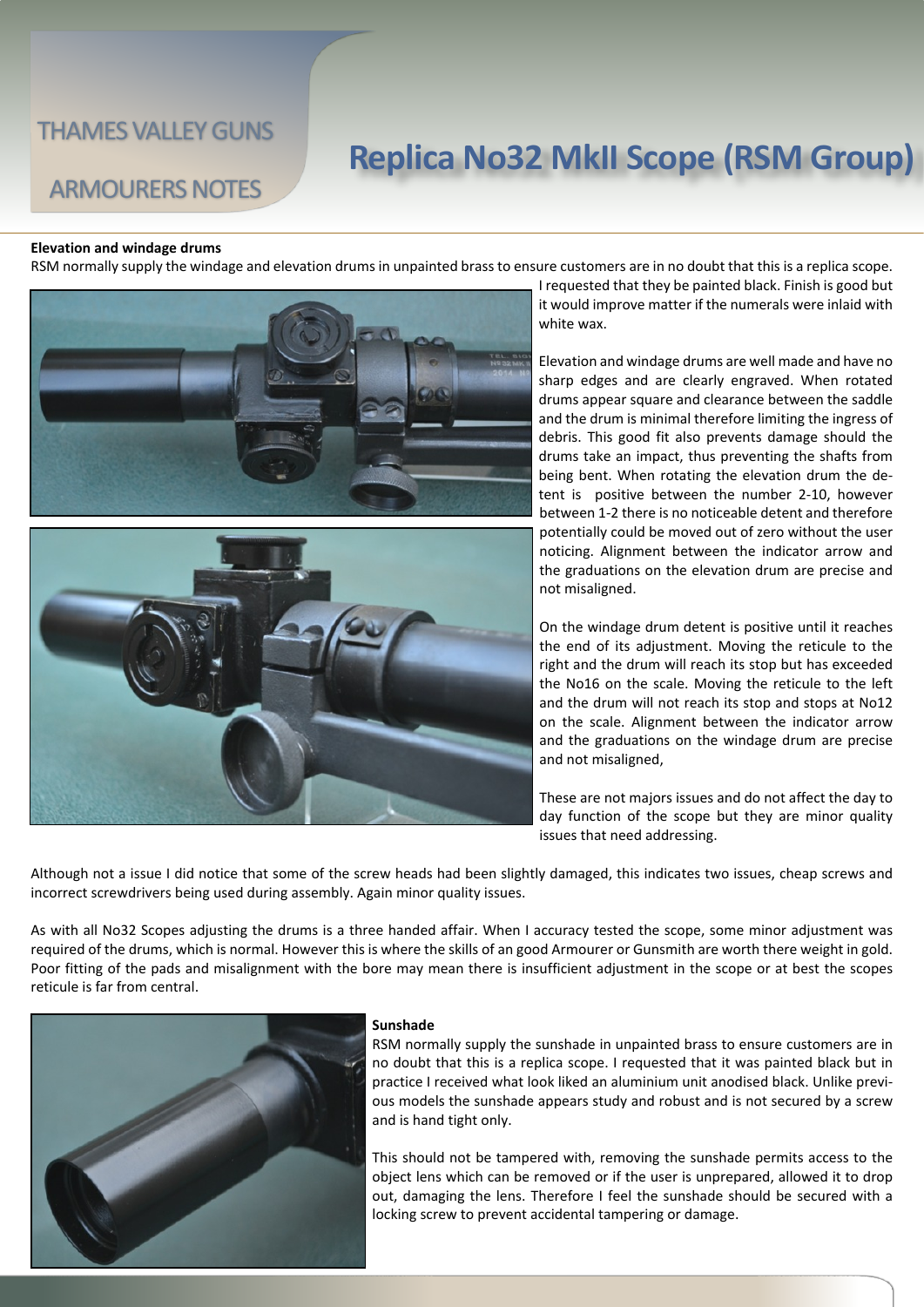## ARMOURERS NOTES

# **Replica No32 MkII Scope (RSM Group)**

#### **Lenses & Reticule**

Inspecting the object and ocular lenses, they appear clean, unscratched with no debris or dust on the internal surfaces. Looking through



the object lens at the internal components shows good internal surfaces and well finished parts. Picture quality is reasonable with some minor distortion towards the edges and picture quality appears clear and crisp. However one must remember this is not a Schmidt & Bender, therefore one should not expect the same picture quality. On the subject of quality I did notice a small burr on the ocular clamping ring as shown in the picture, which is poor quality control during assembly again.

Another omission from the original is the locking screw for the ocular clamping ring. As this is not a military scope any more its not so important, however you need to check the ring from time to time to ensure it has not become loose. To date I have not experienced any fogging due to environmental conditions but as my testing has been limited to accuracy and function testing I am not really testing the scope to the extremes.

The reticule has the correct profile, is clear with no dust or distortion. Unlike the Numrich scopes the reticule has a similar profile to the original No32 scopes which is a pleasant change as the Numrich reticules came in all shape and sizes depending on manufacturer.

#### **General**

Behind the saddle is the locating ring, which appears solid and well fitted. With other manufacturers I have experienced problems with the plate on top of the locating ring with low quality screws and stripped threads. Engraving is good, clear and with no defects. As this is a replica scope I believe the scopes title etc is correct and unlike other manufacturers the serial number are unique to this scope.

#### **Pads**

RSM do not manufacture their own pads but source them elsewhere, they are manufactured from steel, the pads appeared relatively well made and have been chemically blued to a reasonable standard. These pads have been made on a CNC machine and certainly did not originate as castings as per the originals. The pads are not supplied with any screws but I recommend using BA screws. Alternatively if these screws are unavailable you may have to use a metric alternative.

Mating surfaces between pads and bracket have always tended to present a problem and this scope was no exception albeit a minor one. In this case the front pad and its corresponding mating surface did not match and as you can see from the picture below required milling to square the two surfaces. However in the past some pads that I have received from Numrich were so bad they had to be thrown away.



#### **Scope Bracket**

Like the pads RSM source their mounts from elsewhere. In the main the bracket quality appears reasonable but it is with the bracket that I have had most of the problems.

As discussed above pad to bracket mating quality usually presents a problem or two that requires some machine work. As part of the No4T specification the rifles rearsight requires the battle sight to be removed together with the underneath of the aperture plate to facilitate sufficient clearance to remove the bolt when the scope is fitted. A common problem with these replica brackets is their outside dimensions, the underneath of the scope bracket are greater than the original and therefore you cannot remove the bolt unless you machine a clearance slot as shown in the picture

above. This small recess allows the rearsight to raise a fraction and thus allow the bolt to be removed. As mentioned previously there is no stud in the saddle to engage in the bracket. This is actually an advantage as pad/bracket mating was such in the Numrich models that you could not vertically align the reticule unless you removed the stud or enlarge the corresponding recess.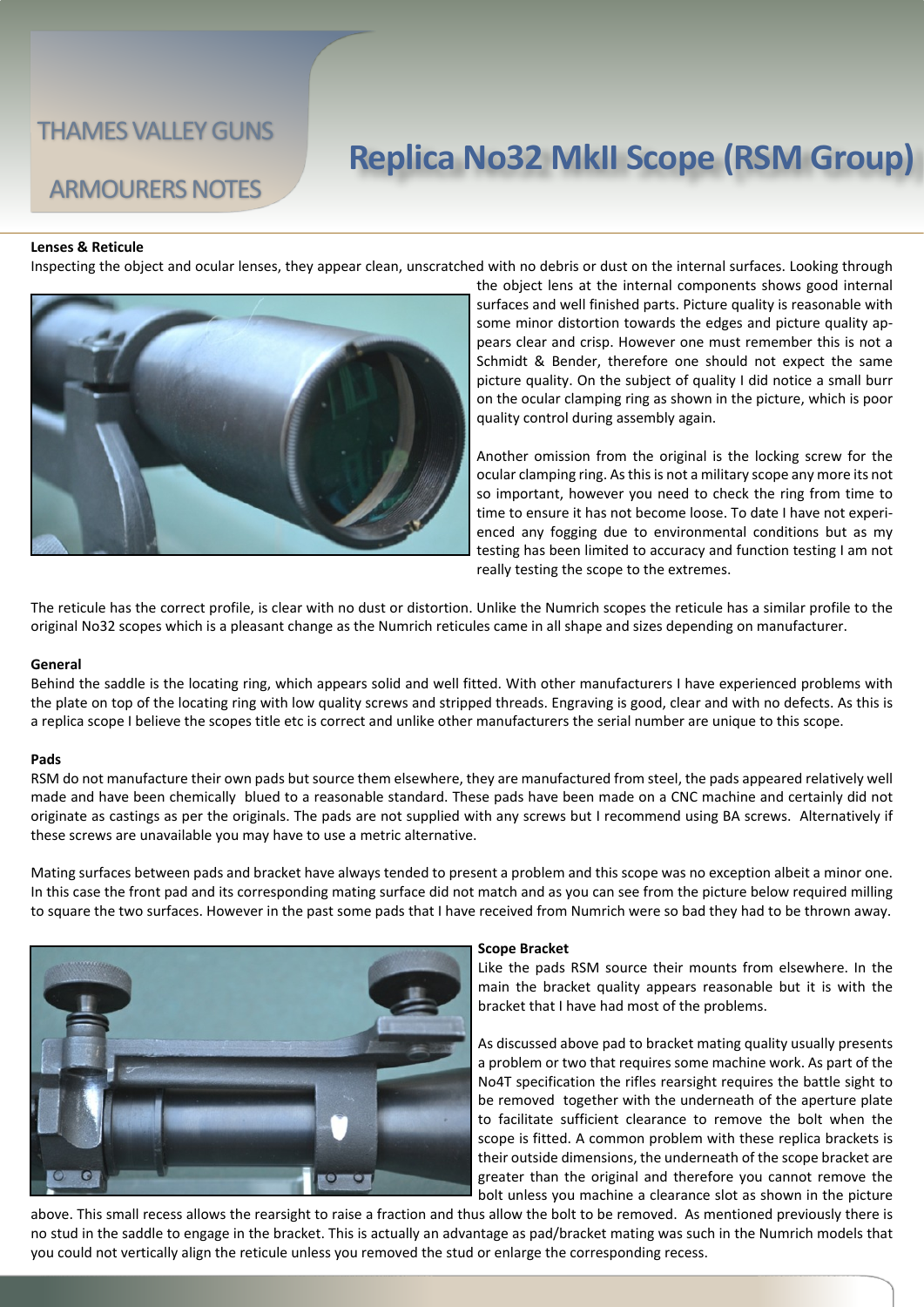## **Replica No32 MkII Scope (RSM Group)**

## ARMOURERS NOTES

Another problem I have identified with the brackets is their external ring dimensions and in particular the front one. If the front ring is too wide and not square, it will prevent the scope sitting on the rear ring as shown in the middle image. If you try to force the scope to seat



flat using the rings you will damage the scope. You must reduce the ring width as shown to provide sufficient clearance.

#### **Tool adjusting drum**

The tool for adjusting the elevation and windage drum supplied by RSM is in the white. Again I do not know whether they make there own or source elsewhere. However the tool works so nothing else to say other than it should be blued to prevent rusting.

#### **Range Test**

When I range tested this scope I was fortuitous to have a genuine No4T and its No32Mk1 scope to compare against. It is wrong to compare like for like, the Chinese copy is \$800 and I would hate to think what an original No32 would cost at today's prices to build from scratch. In essence one is a high quality military scope built to withstand the harshest environments, the other is a simple replica. However having the two scopes does allow me to see differences I wouldn't normally see. For example whilst the profile of the two reticules is similar the replica is almost twice as wide as the original. Magnification of the original is x3.5 but the replica is greater at approx x5.

Accuracy wise there is not much in it when it comes to grouping on a typical gallery range at 100yrds. I shot a No4T and a converted No4Mk2, both rifles had been restored and bedded in exactly the same manner and both shot exactly the same. However that is where is all stops and the the original No32 starts to lead the way in all other respects, there is no comparison.

#### **Summary**

In a nutshell, people, myself included, purchase replica No32 scopes because they are affordable. However there are various manufactur-



ers and as a result scope build quality varies and I have heard of various horror stories. My own experiences have been fairly fortunate with only one scope coming from a UK supplier that presented numerous problems. Scopes from Numrich did not present any problems although they had peculiar reticules. RSM scopes appear equally good, maybe even slightly better although some minor components have been omitted such as locking screws and location studs.

Regardless of the scope manufacturer, the principle problem is the pads and their mounts. Although you are sent "a kit", pads and mounts come from separate suppliers and therefore there is no guarantee that they will match. I have rejected Numrich pads on numerous occasions as they were simply not usable and then had to purchase UK manufactured replacements. Mounts are no exception and this mount supplied by RSM required some re-work to make it suitable, however the end result was a good one.